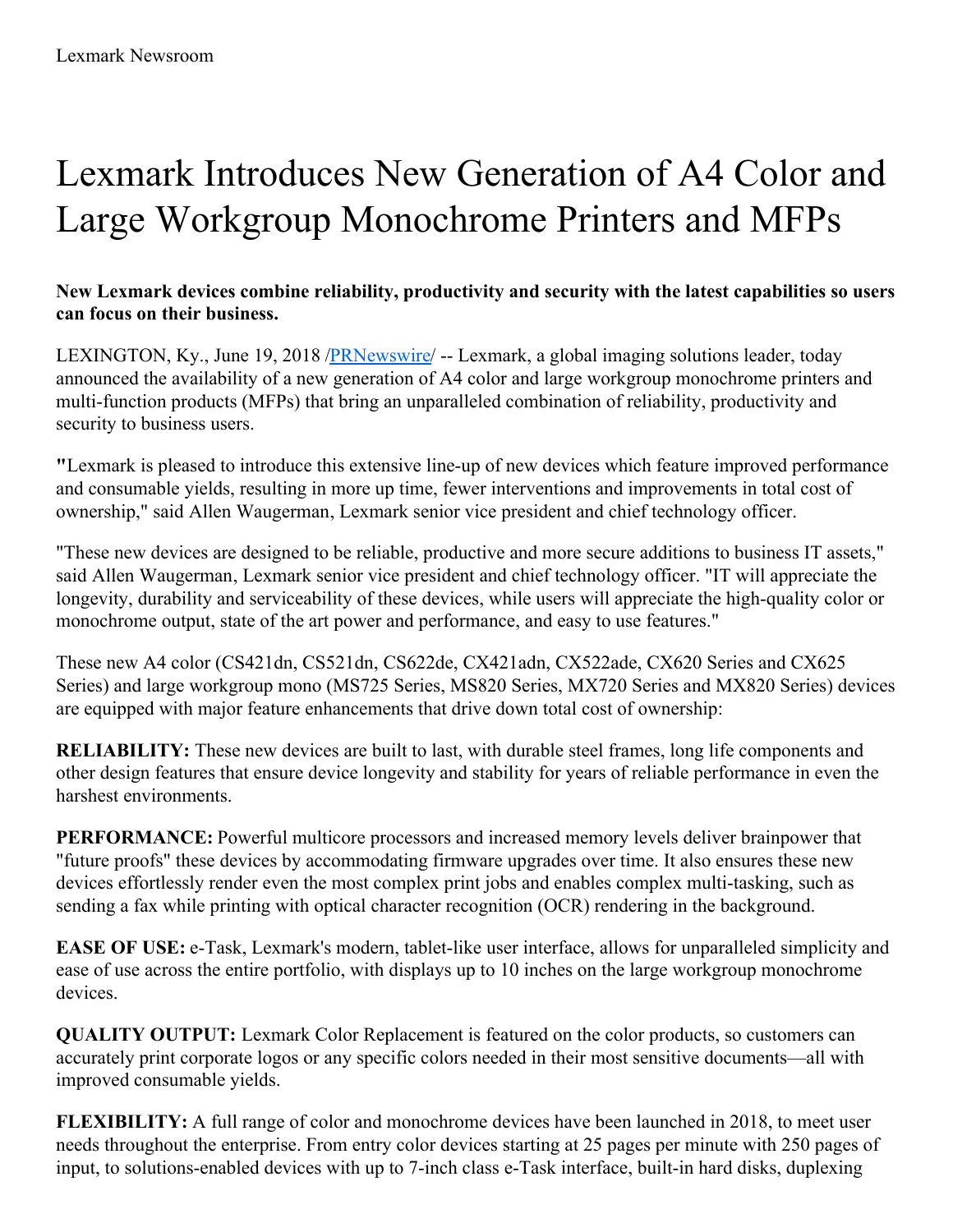automatic document feeder (DADF) scanners, and pre-installed optical character recognition (OCR), as well as a full suite of new monochrome devices built for small, mid and large workgroups within the enterprise.

**SECURITY:** Lexmark's award-winning full spectrum security features help protect documents, devices and networks from unauthorized access and are fully integrated into every product in the series. Consistent, upgradable protections across the product portfolio help you control access, secure hard disk data, protect operating systems and prevent network hacks.

**MOBILITY:** These new devices offer a variety of mobile print options, enabling workers to complete tasks via approved mobile devices with the free Lexmark Mobile Print app. Output is also available via AirPrint, Google Cloud Print, Mopria or Windows Mobile.

**ANALYTICS:** For Managed Print Services customers, these new devices can be equipped with sensors that capture highly detailed vital system information such as engine voltage, fan speeds and fuser temperature ramps. When any of these metrics fall out of spec it could mean an upcoming failure that needs intervention OR it could simply mean that a setting is wrong. Advance notice helps minimize interventions and keep staff productive.

**SUSTAINABILITY:** As expected from Lexmark, these devices meet the most stringent global environmental requirements.

"With this extensive launch, Lexmark has refreshed much of our product offering in 2018, ensuring our customers are prepared to leverage the latest imaging technology to move their businesses forward," Waugerman added.

Supporting Resources

[Learn](https://www.lexmark.com/en_us/products/hardware/new-2018-printers-mfps.html) more about Lexmark's new large workgroup monochrome devices and A4 color devices for the enterprise.

[Download](https://c212.net/c/link/?t=0&l=en&o=2166916-1&h=2329590659&u=http%3A%2F%2Fnewsroom.lexmark.com%2FJune-2018&a=Download) device images and brochures.

[Watch](https://c212.net/c/link/?t=0&l=en&o=2166916-1&h=212961399&u=https%3A%2F%2Fyoutu.be%2F9BfsOnZ3Hpw&a=Watch+a+video) a video about the new monochrome laser offerings.

[Watch](https://c212.net/c/link/?t=0&l=en&o=2166916-1&h=4098053263&u=https%3A%2F%2Fyoutu.be%2FcEMvDcHretA&a=Watch+a+video) a video about the new color laser offerings.

[Subscribe](https://c212.net/c/link/?t=0&l=en&o=2166916-1&h=2868318351&u=http%3A%2F%2Fwww.lexmarknewsblog.com%2F&a=Subscribe) to the Lexmark News Blog.

Follow Lexmark on [LinkedIn](https://c212.net/c/link/?t=0&l=en&o=2166916-1&h=3227405848&u=https%3A%2F%2Fwww.linkedin.com%2Fcompany%2F2980%2F&a=LinkedIn) and [Twitter](https://c212.net/c/link/?t=0&l=en&o=2166916-1&h=3521977002&u=https%3A%2F%2Ftwitter.com%2Flexmark&a=Twitter).

## About Lexmark

[Lexmark](https://c212.net/c/link/?t=0&l=en&o=2166916-1&h=517849542&u=http%3A%2F%2Fwww.lexmark.com%2F&a=Lexmark) creates innovative imaging solutions and technologies that help customers worldwide print, secure and manage information with ease, efficiency and unmatched value.

Lexmark and the Lexmark logo are trademarks of Lexmark International, Inc., registered in the U.S. and/or other countries.

AirPrint and the AirPrint Logo are trademarks of Apple, Inc.

Google Cloud Print is a trademark of Google, Inc.

MOPRIA®, the Mopria® Logo™ and the Mopria® Alliance logos are trademarks, service marks, and